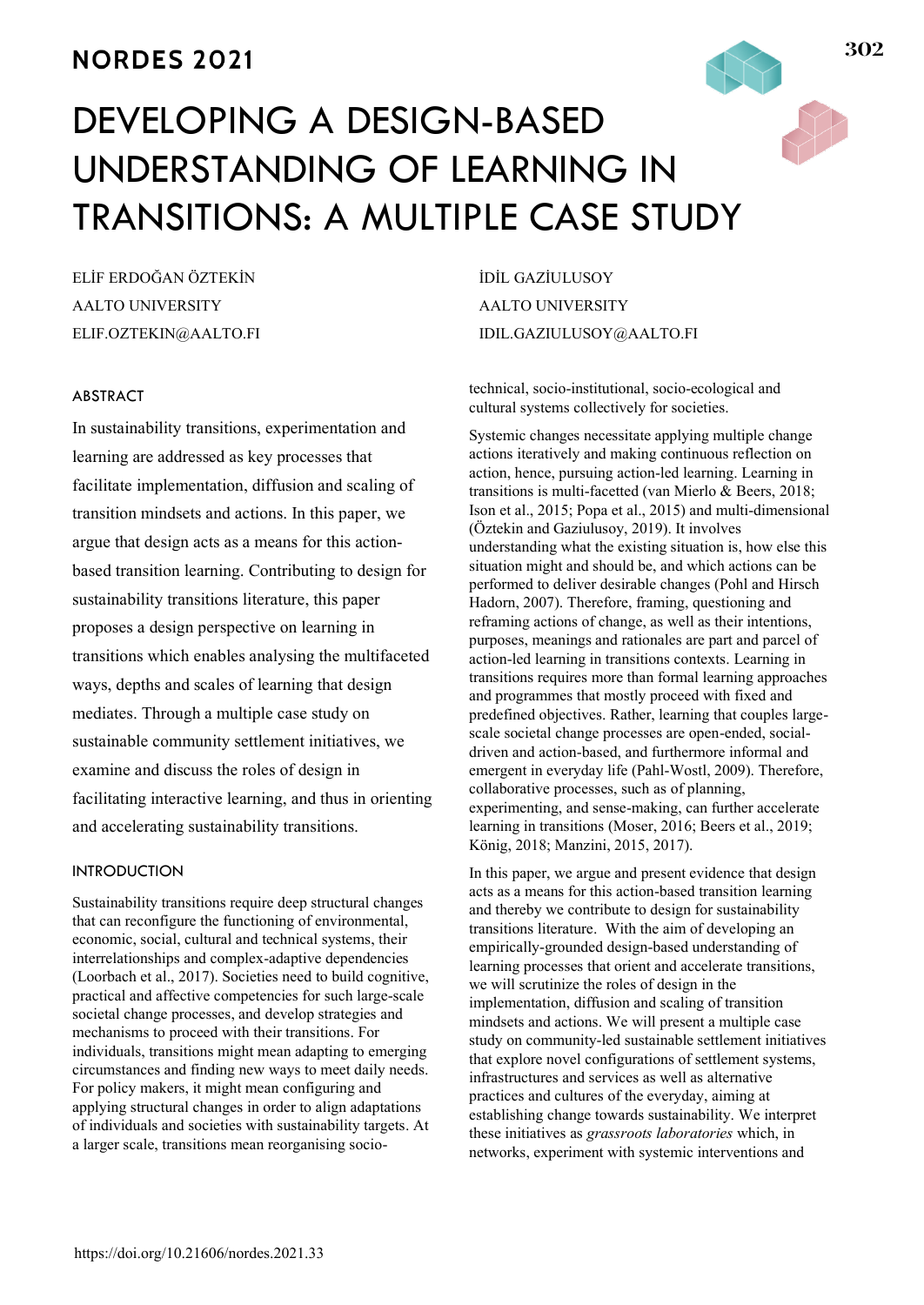innovations that include but are not limited to renewable energy systems, low-carbon technologies, water management approaches, local food production practices, collaborative making cultures, community ownership models, their interrelations and integrations.

In the following section, first, we briefly introduce two theoretical perspectives on learning and transitions: one from transitions studies and the other from learning sciences. Then, we propose a design perspective on learning in transitions which elaborates on the ways, depths and scales of learning that design processes facilitate while implementing, diffusing and scaling transition mindsets and actions. In further sections, we describe our case study methodology, present our analytical insights, and finally discuss, with this evidencebases, the roles of design in orienting and accelerating transitions with the interactive learning processes that it mediates.

#### PERSPECTIVES ON TRANSITIONS AND LEARNING

#### A TRANSITIONS RESEARCH PERSPECTIVE ON LEARNING

Transitions studies put value in niches - applied alternatives to dominant socio-technical, socioinstitutional or socio-ecological systems- for learning. Niches represent experiments, actions and interventions that manifest innovative system configurations, transitions approaches and strategies in real-world contexts (Kemp et al., 1998; Geels and Schot, 2007; Loorbach, 2007). Niches, on one hand, enable assessing framed solutions and set assumptions (Luederitz et al., 2017), and, on the other hand, enable co-production of knowledge by forming multi-stakeholder interactions and collaborations (Frantzeskaki and Rok, 2018). Emergence, accumulation and empowerment of niches can challenge and disturb mainstream systems, cultures, and practices, and lead to substantial systemic changes (Geels and Schot, 2007; Loorbach et al., 2017). In short, transitions studies highlight the importance of introducing niches and building networks between and around niches to accelerate the diffusion of sustainable alternatives.

Niche actions, experiments and interventions can facilitate multiple processes of learning for transitions. Transitions literature addresses three systemic learning processes that relate to niches (von Wirth et al., 2019). (i) *Local embedding*: adopting, implementing and developing a niche in real-world contexts, by configuring its design, elements, approaches and outcomes are referred to as local embedding (von Wirth et al., 2019). Embedding enables building context-specific and deeper understandings of transitions dynamics, transitions actions and their consequences (van den Bosch and Rotmans, 2008). At the level of individual, group or organization, it mediates developing place-based and practice-based competencies for transitions by facilitating learning-by-doing (Barth and Michelsen, 2013; Singer-Brodowski et al., 2018).

(ii) *Translation*: When learnings from niches are deployed in building new transitions actions, experiments or interventions in other contexts, it is referred to as translation (von Wirth et al., 2019). Translation builds relations and networks between niches and enables diffusion and broadening of sustainable alternatives (van den Bosch and Rotmans, 2008). It involves analysing, reinterpreting and recontextualizing previous actions, their rationales and elements. When undertaken by a network of actors, organisations, and sectors, it mediates interactive learning between different domains of knowledge and action (Barth and Michelen, 2013; Singer-Brodowski et al., 2018).

(iii) *(Up)scaling*: When niches, in order to increase their impact on transitions, get developed into wider scales, with increased complexities and larger stakeholder networks, this is referred to as (up)scaling (von Wirth et al. 2019; van den Bosch and Rotmans; Naber et al., 2017). Scaling requires tackling a significantly more complex and wider-scale problem. This requires deeply reflecting on and reframing the normative directions and strategic approaches that are guiding transition actions. Such transdisciplinary collaboration facilitates integrative thinking, co-production of knowledge and transformative learning (Mauser et al., 2013; Barth and Michelen, 2013; Singer-Brodowski et al., 2018).

In short, niches might trigger different interrelated processes of learning for transitions. Design is a crucial practice in these processes because it is determinant on how and to what extend approaches, models, processes and contents from previous actions, experiments and interventions shall be transferred, modified and utilized in the formulation of emerging niches. In other terms, design can be framed as a latent *netweaving* practice and process that links together multiple transitions mindsets and actions, experiments and interventions, and their learnings.

Niche-based conceptualizations of learning in transitions are useful to address how different processes that relate to niche actions, experiments and interventions (i.e. local embedding, translation, or scaling) might trigger distinct learning interactions (i.e. organizational, intersectoral, transdisciplinary, etc.), and can contribute to different transitions dynamics (i.e. local transformations, horizontal diffusions, or systemic coevolutions). Nevertheless, this conceptualization seems to fall short more specifically in distinguishing how each learning process might attend to various depths of reflection and reframing.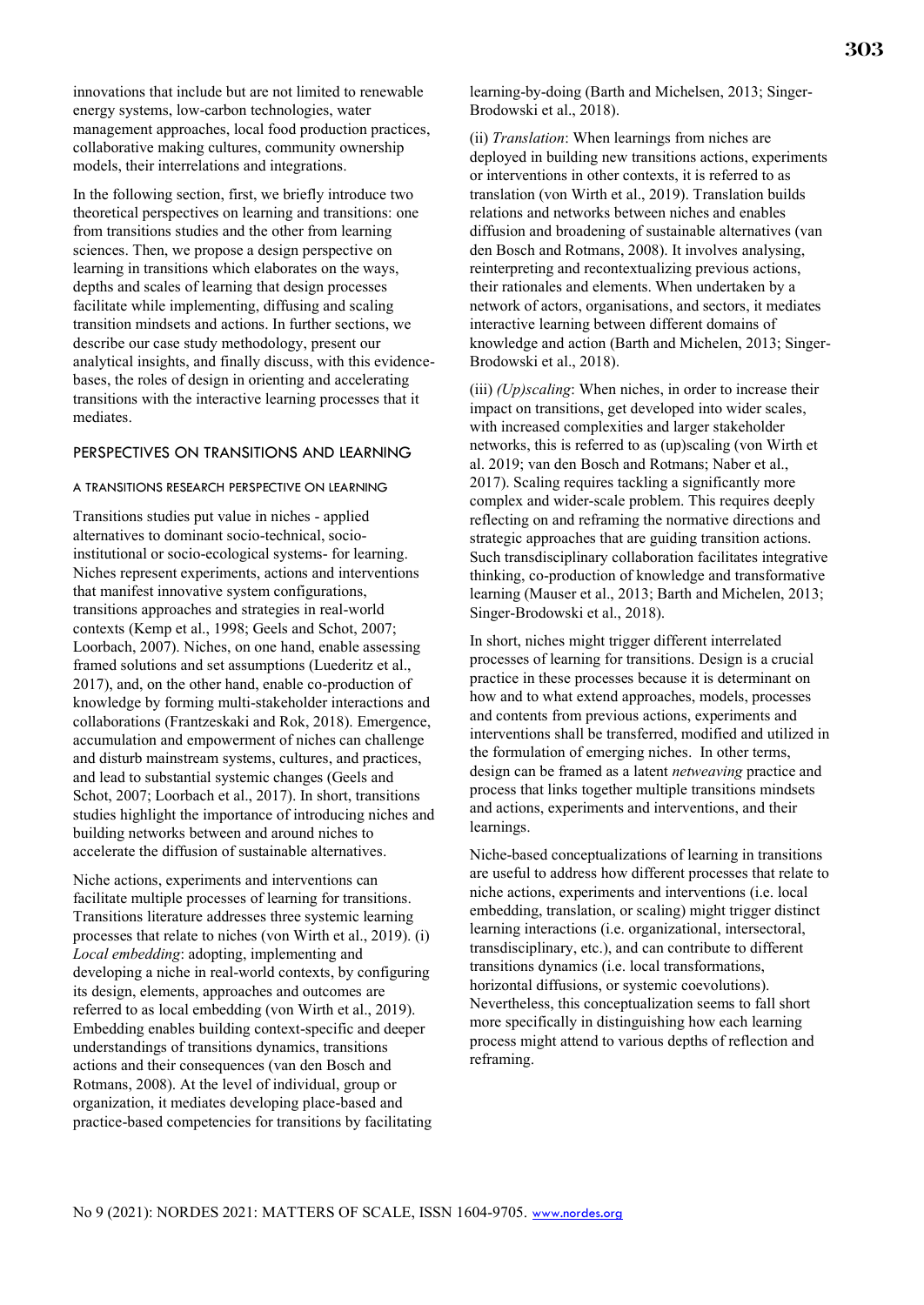#### A LEARNING SCIENCES PERSPECTIVE ON TRANSITIONS AND LEARNING

There are multiple theories of learning developed in learning sciences (LS). We present here Illeris' (2009) work, which categorizes diverse approaches to learning emerging from LS in four distinct types:

- *Cumulative or mechanical learning*, where previously shaped learning element, mental scheme and pattern continues to be recalled;
- *Assimilative or learning by addition*, where a new element is linked to an existing mental scheme and pattern;
- *Accommodative or transcendent learning,* where learning element is broken down to its parts and modified and relinked creatively to respond to another situation;
- *Significant, expansive, transitional or transformational learning,* where, rather than the learning elements or their relations, the whole cluster of schemes and patterns are restructured and reorganized.

This categorization fundamentally signifies that learning is a social, interactive and everyday process (Illeris, 2009). The four types of learning mentioned manifest different versions of how previous actions or actions of others can be analytically reflected on and reinterpreted for new actions. This categorization further distinguishes how different depths of reflection and interpretation might deliver different depths of change in behaviours, motivations and actions.

Transitions research perspectives on learning can benefit from this categorization because it particularly contributes to building an understanding of how different approaches to learning might provide different depths of

knowledge exchange and integration, reflection and reconfiguration. For instance, when a niche is to be locally embedded, to be translated into another context, or to be scaled up, its design can be approached (1) as a mere *replication task* (a previous niche experiment is applied as is), (2) as an *additive task* (necessary elements and features could be affixed or removed to meet needs), (3) as an *interpretative task* (systemic relations between elements and features can be analysed, and creatively and integratively interpreted), or (4) as a *transformative task* (underlying mindsets, philosophies, meanings and intentions can be questioned and reframed). In other words, design of niches can reach to different depths of analytical reflection and creative (re)interpretation, and thus can facilitate different types of learning in transitions.

#### A DESIGN PERSPECTIVE ON TRANSITIONS AND LEARNING

Design scholars who have integrated theoretical and conceptual frameworks from transitions studies and design research, similarly conceptualize several levels in design. These levels represent differing scopes, approaches, goals, matters and contexts that design activities might attend to. For instance, Young (2008) conceptualizes three nested and interdependent contexts of design activities: (1) design in context refers to design at the level of products and artifacts, (2) designing context refers to design at the level of systems and services, (3) design of context refers to design at the level of policy, ideology, purposes, values and norms. Ceschin and Gaziulusoy (2020), on the other hand, distinguish between design attitudes (1) at product level, (2) at product-service system level, (3) at spatio-social level, and (4) at socio-technical system level.



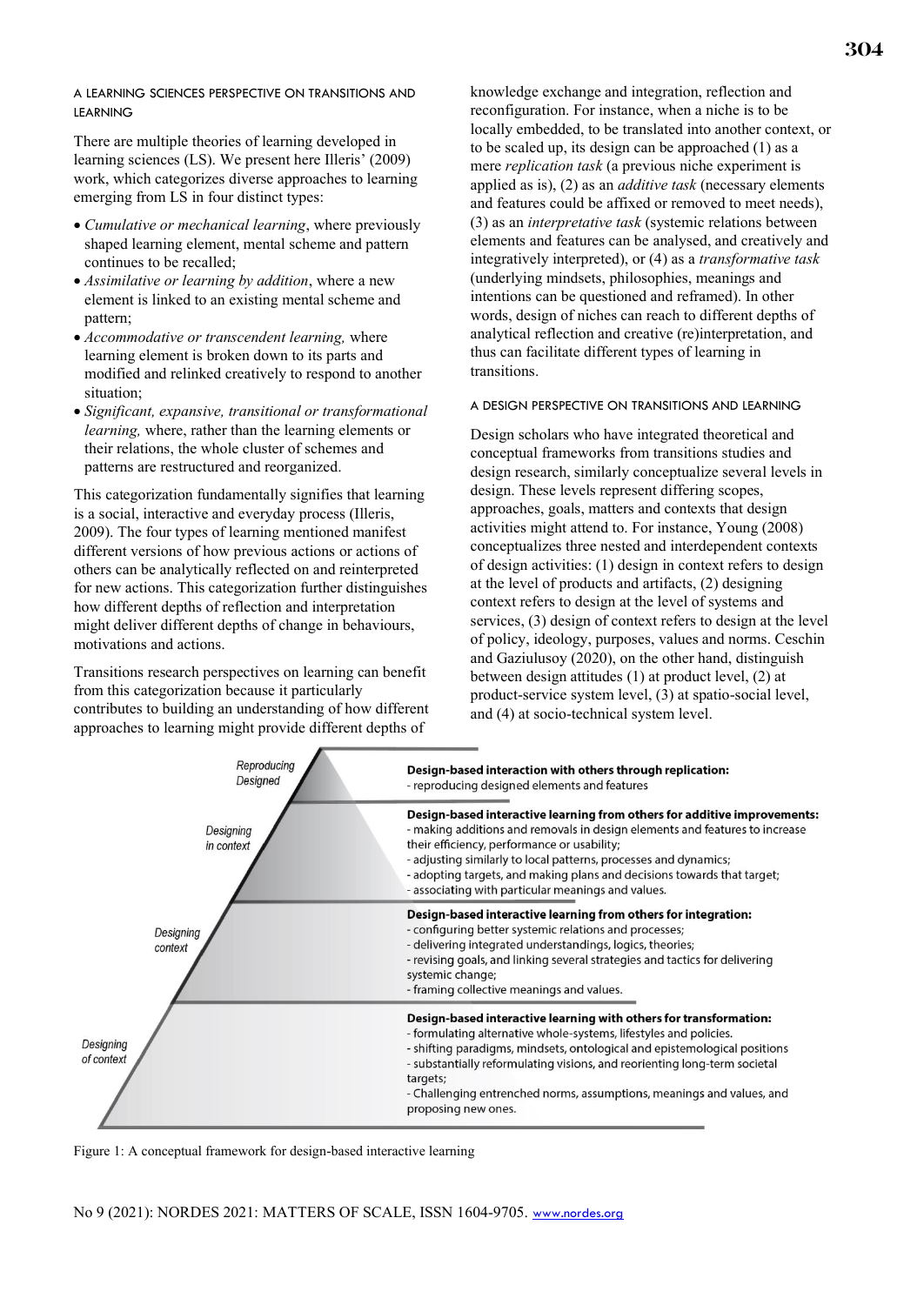Perspectives from transitions studies and learning sciences on learning establish a fertile ground to explore how design, as a netweaving practice, mediates interactive learning processes in transitions. Integrating insights from transitions research, learning sciences and design studies, we propose that design-mediated interactive learning in transition can be understood in four levels of depth and scale (see Figure 1).

(1) At the surface, design-based interaction corresponds to a mere replication process. Directly mimicking design solutions, outputs and practices contains either very little or no reflection and interpretation processes. Consequently, no changes, modifications or improvements - in other words, no significant contributions to transitions - might be observed at this level. Nevertheless, through this interaction, transition actions, interventions and experiments might be transferred from one context to another, however without acknowledging their problem and solution framings, their rationales, meanings and purposes. Thus, this level might evoke mechanical and behavioural learning about reproduction practices, but it is insufficient to facilitate interactive learning on the basis of design.

(2) At the second level, design activity targets making improvements in design features and elements, such as for increasing their usability, effectivity, or performativity. Making improvements in features and elements require considering what can be added, removed, modified or changed (Hyysalo et al., 2017), and, thus, pursuing analytical reflections and design interpretations. However, design at this level does not target making substantial changes in wider system relations and processes where design actions are situated, nor in the overarching values, intentions and philosophies for which design actions might serve. In the context of sustainability transitions this level of design learning might evoke incremental and small-scale changes but, most probably, will fail to facilitate systems coevolution and large-scale transformations.

(3) At the third level, design activity includes creatively synthesizing features, elements, systemic processes and causal relations in order to reconfigure whole systems. This is a highly integrative task, because it requires analytically reflecting on previous configurations and reordering (Buchanan, 1992, 2001) them in novel ways so that design might fit in new contexts and situations, or respond to new problems. Design at this level might deliver better comprehensions of current systems, their positive and negative assets, and how else they might be formulated. Hence, it might pose novel and more comprehensive contributions to learning in transitions.

(4) At the fourth level, design activity includes reflecting on deep sets of references of design, and transformatively reframing worldviews, values, rationales and visions that guide design approaches. Such deep reflections and reframings can create substantial shifts in system

trajectories and fundamentally alter wholes of societal systems, including its cultural, technical, institutional and ecological dimensions.

In the following sections, through a multiple case study on community-led sustainability transitions initiatives, we empirically evaluate the conceptual framework and elaborate on how interactive and collaborative design processes facilitate learning in transitions. By utilizing this conceptual framework, we aim to develop an empirically-grounded design-based understanding of learning in transitions.

#### METHODOLOGY

We have conducted a qualitative multiple-case study (Yin, 2003), through which learning processes that design mediates for transitions are explored. We studied three sustainable community settlement initiatives that have designed and implemented system innovations and interventions for transitions. Aiming to illustrate a variety of approaches, the selection follows a contextual (urban (U), rural (R)) and an organisational taxonomy (bottomup (CL), community-led hybrid (CLH)) (see Table 1). Hence, these settlements are situated within different environmental, social, cultural, political contexts, and they demonstrate differing solutions, strategies and approaches to transitions. One of the main criteria for including cases in this selection has been their participation in interactive design processes either in peer networks collaborating with other community initiatives or in multi-stakeholder networks collaborating with multiple sectors, research and/or policy institutions.

Data has been collected from each settlement primarily through participant observation. The first author spent specific periods of time in each settlement to experience and observe organisational functioning of these initiatives, their processes of transitions, their everyday practices of living and working. Semi-structured interviews are conducted with community members, to gather historical and up-to-date information about collective design and learning processes in various episodes of the settlement. Additionally, ethnographic interviews were conducted with inhabitants, short-term visitors, volunteers about individual experiences and perceptions about collaborative problem-solving, decision-making and collective sense-making processes that cases demonstrate. Furthermore, mapping and cocreation workshops were designed and conducted to collect additional data about the actors and processes of design-based interactions. Collected data were documented in audio-visual forms, in field notes and memos. Table 1 presents more specifically forms and quantities of data collected from each settlement.

First, we analysed processes of settlements to conceive the occurrence and progression of events, actions, ideas and thoughts in each settlement. Analysing processes enables studying the emergence, change or sequence of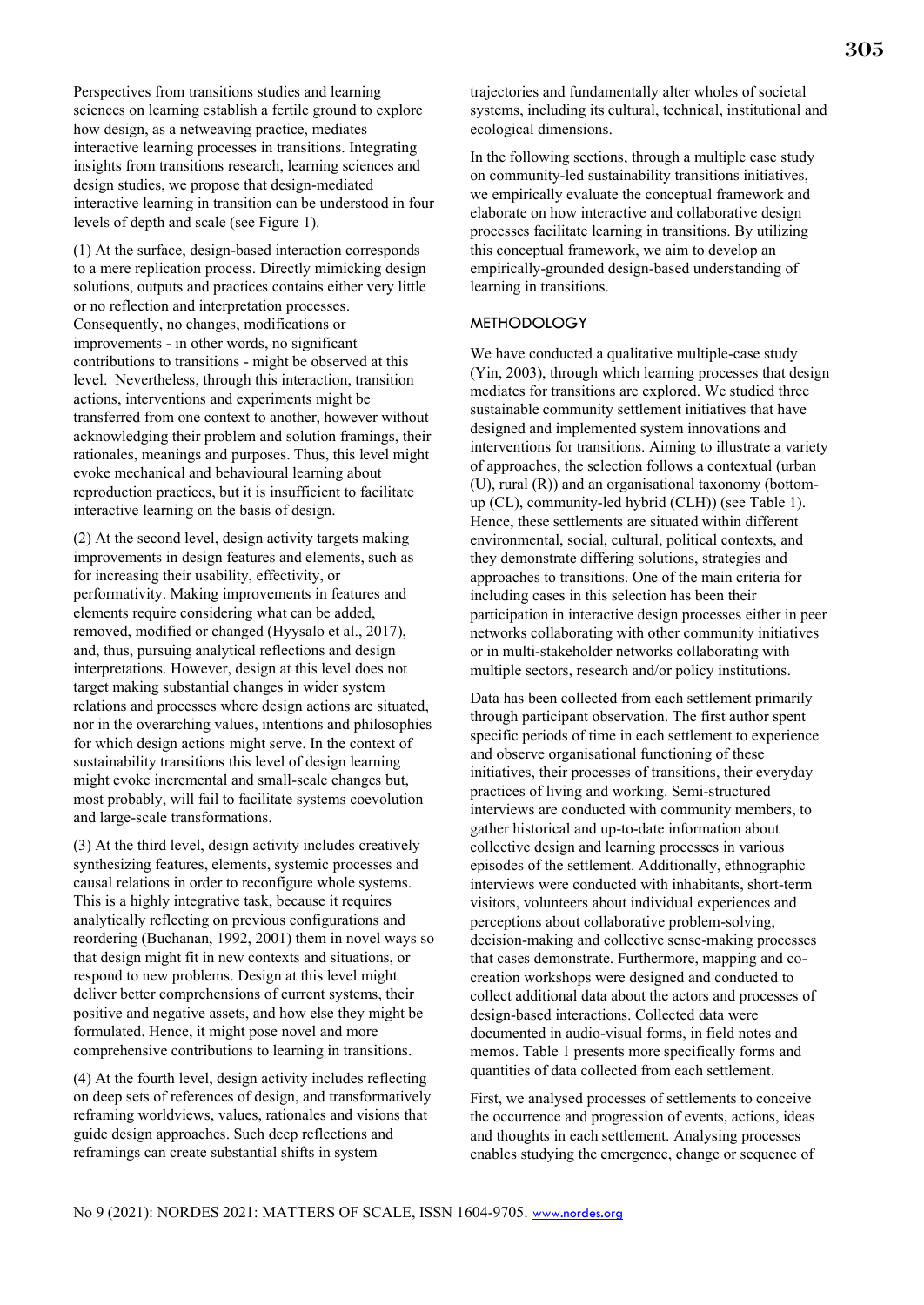|                                            | Tamera (Case 1)                                                                                    | Understenshöjden (Case 2)                                                           | Suderbyn (Case 3)                                                                                                                  |
|--------------------------------------------|----------------------------------------------------------------------------------------------------|-------------------------------------------------------------------------------------|------------------------------------------------------------------------------------------------------------------------------------|
| Name and type of<br>the organisation       | Peace research and education<br>centre                                                             | Housing cooperative and urban<br>ecovillage                                         | Permaculture ecovillage and non-<br>profit NGO for research, education<br>and networking                                           |
| Context and<br>Location                    | Rural, Portugal (Est. In 1995)                                                                     | Urban, Sweden (Est. In 1989)                                                        | Rural, Sweden (Est. In 2008)                                                                                                       |
| <b>Sizes</b>                               | $160-220$ people                                                                                   | 44 households                                                                       | $12-25$ people                                                                                                                     |
| Data collection<br>period                  | 2018-2019                                                                                          | 2018-2019                                                                           | 2019-2020                                                                                                                          |
| Data collection<br>methods and<br>Data Set | Participant observations (9 days)<br>Interviews (5)<br>Published documents<br>Public Speeches (12) | Participant observation $(5 + 4)$<br>days)<br>Interviews (8)<br>Published documents | Participant observation (15 days)<br>Interviews (8)<br>Mapping and co-creation workshop<br>(5 participants)<br>Published documents |

occurring actions or their strategic implementation through time (Saldaña, 2013). We utilized this analysis to generate descriptive timelines that picture the continuous formation, development and evolution of each case. These timelines laid the groundwork for identifying the significant episodes and anchoring design decisions and actions that have been influential on the progression of each settlement.

Next, the learning processes prior to or following these anchoring design decisions and actions were analysed with references to the conceptual framework developed. Data has been thematically analysed and visually schematized with references to the dimensions and depths of design learning outlined in the proposed framework. Finally, these analyses were utilized to assess and reflect on the potential impacts of design processes in diffusing transitions mindsets and actions, and in accelerating and reorienting transitions trajectories.

#### COMMUNITY-LED NICHE EXPERIMENTATION AND LEARNING FOR SUSTAINABILITY TRANSITIONS

#### A CASE OF LOCAL EXPERIMENTATION AND COMPETENCE DEVELOPMENT: TAMERA

Having its roots in the student movement in Germany of 1970s, Tamera started in 1995 as a social experimentation project on 200 hectares of land in the rural areas of Portugal. Shortly after moving to Portugal, the community struggled with severe water shortages. Although the community had previous experience with community lifestyles and do-it-yourself settlements, they didn't know how to manage land-water in Mediterranean climates. Searching for solutions, they reached out to several experts. Holzer (2015) offered an alternative perspective on natural water systems and proposed his water retention landscapes model to restore Tamera's microclimate and local ecology. This model aimed to support rainwater catchment by morphing the land and to raise ground-water levels by cultivating natural

vegetation and supporting green and gray water cycles. The community then undertook a huge task of planning and constructing a water retention landscape. In their case, it required building multiple lakes, distributed swales to 'slow, spread and sink' rainwater, and multiple land-terraces at several levels to provide space for planting and producing food.

As Figure 2 illustrates, many emerging endeavours for transitions in Tamera can be said to be evoked by the implementation of this water retention landscape model and adoption of a novel water management approach. It can be interpreted as an adoption of a one-system logic, which has initially mediated only in-context interactive learning for Tamera.

However, this system implementation acted as an experiment, through which achievements, points for improvements, and consequences of this approach could be assessed. The community of Tamera observed immense improvements in the environmental conditions on its land. Experiencing these changes inspired the community to experiment with further system interventions and integrations, and to explore regenerative sustainability at larger scales. Consequently, this very first step into transitions gave rise to more comprehensive, experimental and action-based learning processes for the community.

By deeply reframing their visions, actions, rationales and meanings in the context of sustainability transitions, the community expansively reframed sustainability norms and policies of everyday lives. They refined their longterm visions and intentions; and, they associated new roles and meanings to local experimentations for widerscale societal transformations. These deep reflections positioned local experimentation, whole systems change and regenerative sustainability at the core of Tamera's research focus. Since 2009, they are running a solar test field, where they have been building and experimenting with mutually supportive energy, water, and food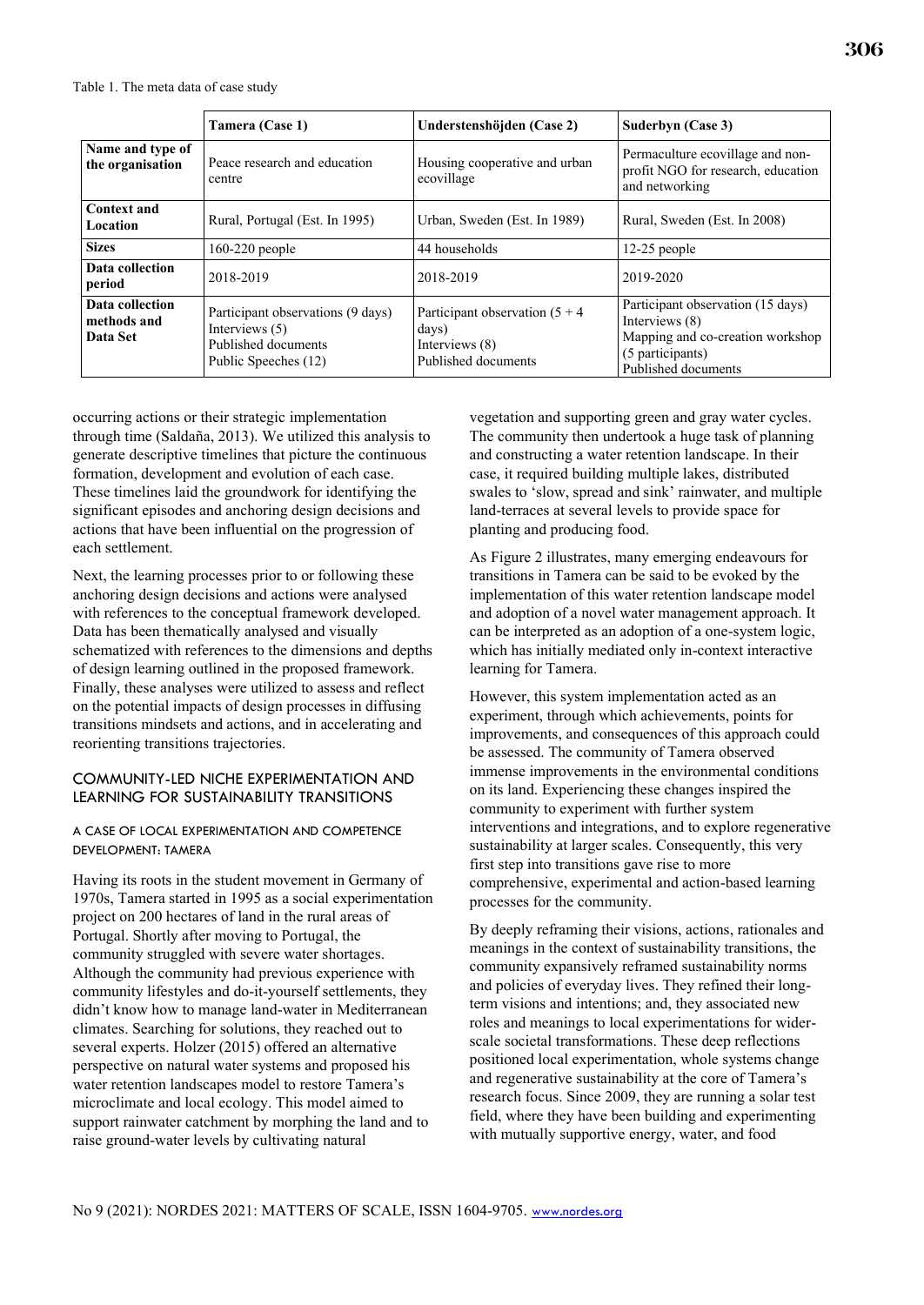

Figure 2: The design-based interactive learning processes of Tamera

systems. Taking an experimental approach enabled the community to develop innovatively integrated systems, technologies and philosophies. Tamera disseminated its design approaches and learnings, innovations and practices to its own peer network and to multiple other settlements through publications, seminars, volunteering programmes and workshops.

#### A CASE OF URBAN EXPERIMENTATION AND MULTI-STAKEHOLDER COLLABORATION: UNDERSTENSHÖJDEN

In 1989, Understenshöjden started as a group named Ecological Building in Björkhagen (EBBA), which had an idea to recontextualize the ecovillage model in the urban peripheries of Stockholm. Their idea addressed an alternative solution to the economic and housing crises of the era and was aligned with the latest decisions and policies of the City of Stockholm that supported ecological building and self-construction practices. In an exceptionally short period of time, the City of Stockholm supported the project and provided land to EBBA. City's support came with the condition of collaborating with HSB (Cooperative Housing Association) and SMÅA (Small cottage agency of Stockholm City), which were well-established organisations that have long-term recognition and experience for planning and building in Sweden. Such a collaboration ensured shared responsibility for the continuation and realization of the project. Furthermore, this collaboration equipped the project with different expertise, resources and perspectives, and became a means to explore collaborative ways of planning, decision-making and building.

As Figure 3 demonstrates, Understenshöjden was initially envisioned from aggregated - abstracted and accumulated - knowledge about ecovillages and rural sustainable community settlements. The founding group, members

and stakeholders of this project neither had no prior knowledge nor hands-on experience about the topic. Undertaking a multi-stakeholder collaboration, then, has been a keystone in the development of the project, because, it settled the design approach and organisational work culture of the community.

The project proceeded with working groups that focused on five topics: (i) sewage system, (ii) energy system, (iii) landscape, ecology and environment, (iv) waste management, (v) architecture. Alternative systems, infrastructures, and design elements were researched by each working group; expert opinions were shared through invited talks; then, topics were discussed in the larger group; and further planning and decision-making were realized on a consensus basis. Analysing previous and relevant projects and reinterpreting their system logics, systemic relations and processes for an urban context was an indispensable part of design. Design activities targeted integrating cutting-edge sustainable technologies and modern infrastructures with whole-system design principles that ecovillages demonstrated. Consequently, through collaborative thinking and decision-making, all members started building knowledge about design principles and rationales, and the system performances, processes and relations that they delineate.

Being situated in the urban context and being involved in a multi-stakeholder collaboration enabled the community more easily disseminate its learnings across sectors and contribute to large-scale societal learning. The design principles and rationales that Understenshöjden demonstrate were carried to multiple different locales, institutions, and projects. For instance, right after its completion, one project leader was employed by HSB to manage and revitalize the sustainability and ecology department. This enabled transferring the design-based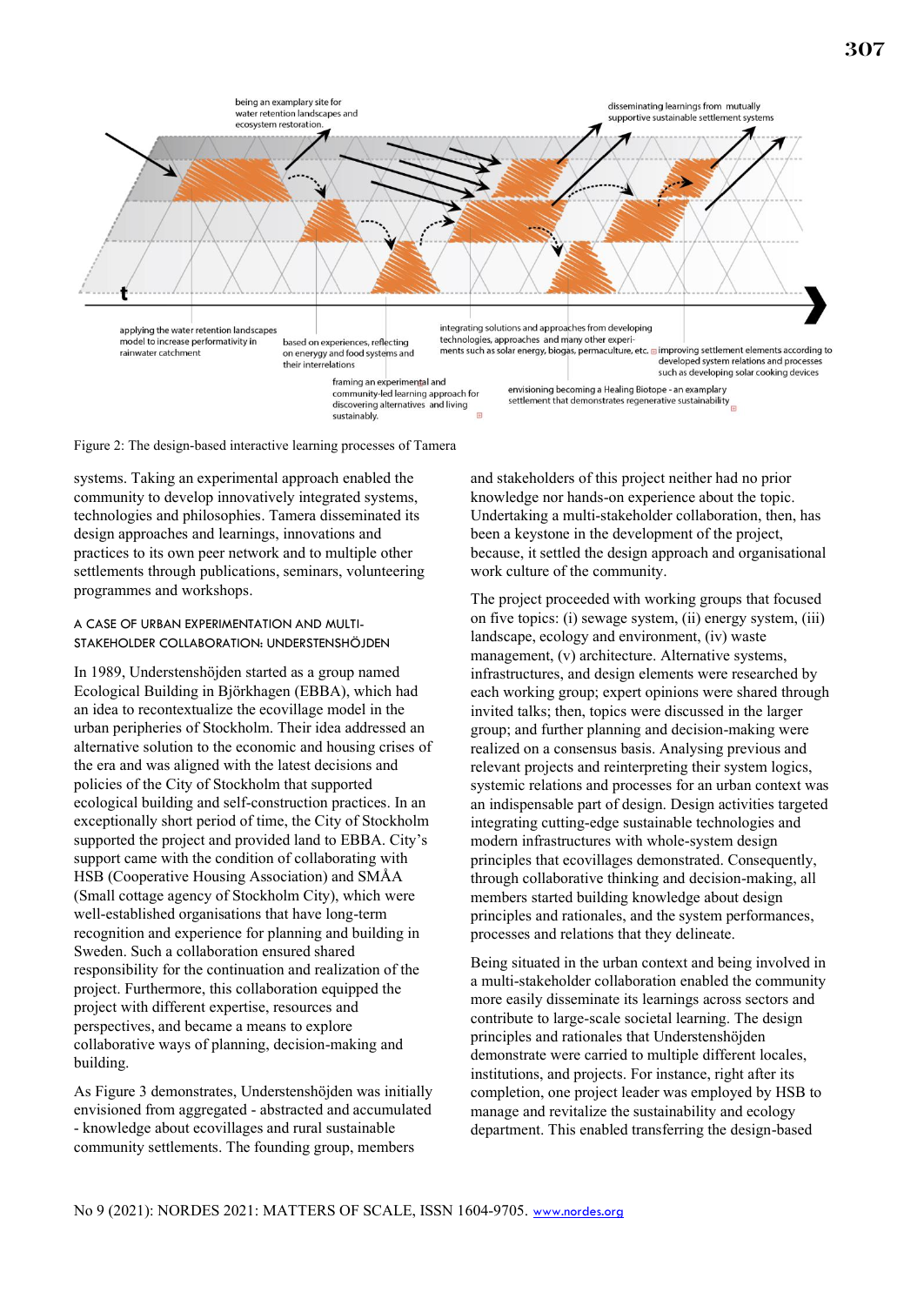



Figure 3: The design-based interactive learning processes of Understenshöjden

learnings of Understendhöjden to emerging projects, such as in the development of Hammarby Sjöstad in Stockholm. This also enabled scaling Understenshöjden's design actions to wider scales, such as in multiplying carsharing services nationwide. After more than 25 years of its completion, it might be observed that

Understenshöjden has posed multiple direct and indirect contributions to urban transformations and sustainability transitions.

#### A CASE OF TRANSDISCIPLINARY EXPERIMENTATION NETWORKS: SUDERBYN

Suderbyn is a relatively recent initiative, which started with the intention of building an ecovillage by two people. Before founders started up an ecovillage, they were already members and contributors of Global Ecovillage Network (GEN) - an institutionalized peernetwork of ecovillages. Through this network, they got acknowledged about the sustainability experiments that ecovillages pursued as well as different sustainability solutions, systems and practices that they developed and integrated. But more significantly, as could be seen in Figure 4, being engaged with GEN for a long-term period, founders have internalized the worldviews, intentions and meanings that ecovillage movement shared and represented.

After purchasing the land, Suderbyn was challenged with attracting people and forming a community. Suderbyn developed a European Voluntary Service (EVS) programme, which offered young and interested individuals hands-on practical experience about sustainable lifestyles on their site. This was one of the first in ecovillages to develop and undertake a project under a governmental funding. Then, it became an exemplary project for its facilitation of dialogue and collaboration between governmental institutions and local community initiatives of ecovillages. Many other

ecovillages, which got informed about this project either through GEN network or through informal networks, started being partners of this programme. Following many years of its recurrent applications, this programme is a regular practice and strategy nowadays that can be observed in numerous ecovillages.

After positioning transdisciplinary collaboration and inter-sectoral dialogue as its core approach to sustainability transitions, in 2016, Suderbyn hosted the Closed Loop project, which was developed in collaboration with Finnish Natural Resource Institute (LUKE) and Baltic Sea Conservation Foundation. As part of this project, a biogas-based closed loop system was planned and implemented in Suderbyn. Suderbyn community was acknowledged about appropriate technologies and community practices of biogas through Tamera's experiments (see above). Nevertheless, by installing a novel biogas system and infrastructure, this project marked the research focus of Suderbyn as alternative energies of biogas.

Suderbyn got commissioned to many research and education projects until then, with roles ranging from research leader to partner, or as a demonstration and experimentation site. For example, in last couple of years, Suderbyn received LEADER funding for three different research projects, all of which research on energy technologies or practices that relate to biogas. In Off Grid project, the largest coalition among these three, Suderbyn collaborates with research and education centres in this project as well as local action groups (LAGs) and local practitioners in Sweden, Latvia, Lithuania, and Estonia. In these projects, while Suderbyn learns through transdisciplinary collaboration, it also transfers its learnings and experiences back to peer community initiatives and ecovillages, facilitating proliferation of similar collaborative projects.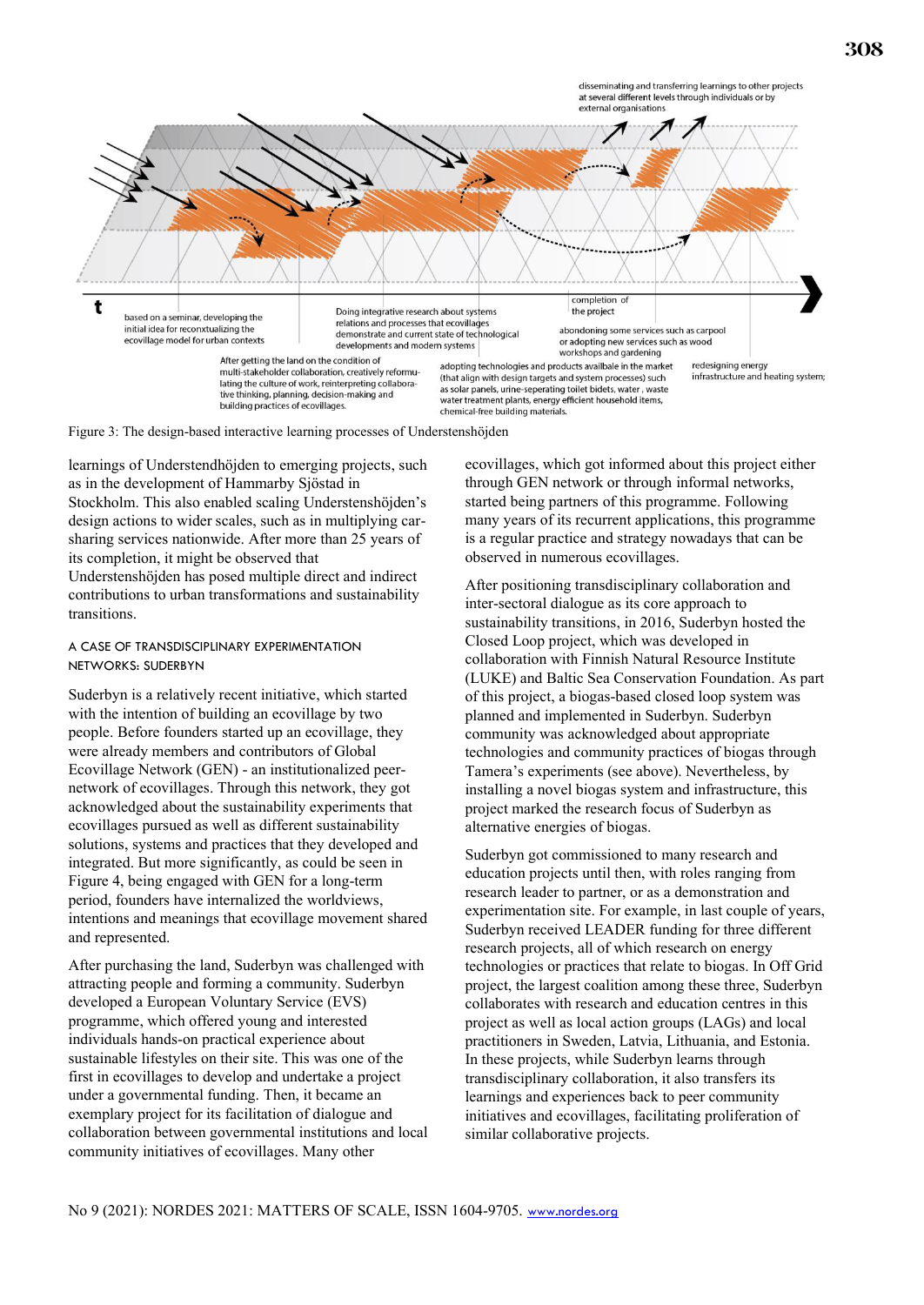

Figure 4: The design-based interactive learning processes of Suderbyn

## DESIGN-BASED INTERACTIVE LEARNING PROCESSES, AND THEIR IMPACTS ON SUSTAINABILITY TRANSITIONS

Transitions encompass different depths of interactive learning processes which are, explicitly or implicitly, formally or informally, mediated by design. One of our major findings is that design continues to mediate interactive learning after the planning and implementation of interventions, with the evidences, experiences and reflections it generates. Prior to the implementation of interventions, while formulating design actions, interactive learning is facilitated through the collection, interpretation and synthesis of dispersed transition actions and solutions. After the implementation of interventions, design contributes to interactive learning processes and transitions dynamics by manifesting, exemplifying and disseminating developed transition actions and solutions. Therefore, transitions require interweaving learnings from previous transitions actions in ongoing design processes, but also require interweaving gained local learnings to emerging transitions actions elsewhere.

For instance, by developing new community strategies, organisational and financial tactics, Suderbyn exemplifies how community-led sustainability initiatives can actively contribute to building intersectoral, interdisciplinary, and international integrations, and, thus, to collective action. On one hand, the approach of Suderbyn has inspired similar community initiatives to explore new ways of working with organisations, institutions and funding agencies towards societal transformations and sustainability transitions. Suderbyn demonstrated how, by participating in transdisciplinary programmes, local communities can enhance their active roles in societal processes of change making. On the other hand, the active involvement of Suderbyn in transdisciplinary projects has

been illustrative for organisations, institutions and funding agencies of how change makers can be mobilized in knowledge co-creation and policy making.

Design-based interactive learning does also emerge in the aftermaths of design actions, once generated experiences, consequences, risks and tensions can much clearly be observed and understood. Multi-stakeholder collaborations of Understenshöjden revealed how settled local policy regulations and practices might conflict with alternative settlement systems and proposed design solutions that tend to be more sustainable. Despite the tensions that such conflicts generate, these instances are important to discover the structural limits and barriers to change and to build communication between different parties. Such dialogic interactions present evidence that bottom-up organisations and top-down steering mechanisms can supportively interact and contribute to generative change.

Another major finding is that levels of design-based learning are not mutually exclusive or separate from one other; on the contrary, they are fairly embedded and fluid. Different levels of design-based learning need to be dynamically managed and connected to deepen local transformations and expand sustainability transitions. For example, Tamera started its transitions at the level of design-based interactive learning for additive improvements, by implementing a developed water retention landscape model and water management approach. While experiencing transitions on its land, the community of Tamera reflected on the values, rationales and visions within which community actions were framed. These reflections flourished multi-facetted learning processes in Tamera, at multiple levels. It should be noted that reflective methods and mechanisms, which Tamera developed and practiced for enhancing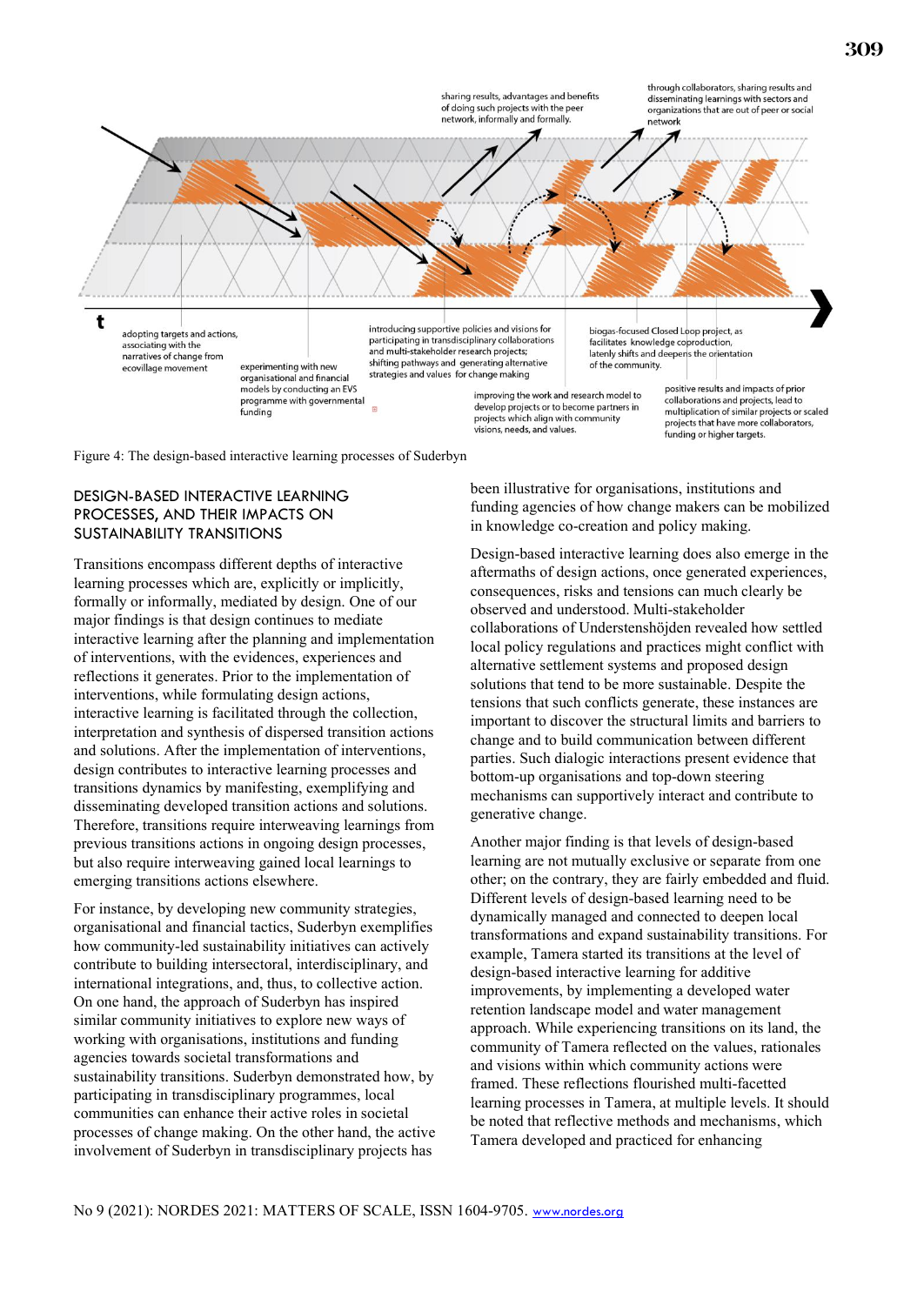community cohesion, had a crucial role in facilitating and managing long-term learning processes of the community. Tamera's competence in reflective thinking and dialogic decision-making enabled deeper, open-ended and explorative learning processes to emerge during their transitions.

In short, design-based interactive learning from others for additive improvements might initially seem to deliver limited learning outcomes and to lead only incremental advancements. But, such as in Tamera, if learning is expanded and deepened through well managed reflective and interpretative processes, it might lead to transformative learning processes in the long-term, and pose major contributions to transitions. In other words, an initial design task and its corresponding level of learning do not bound future learning processes. Design tasks act as entry points, which later open up highly complex, interactive and multifaceted learning processes.

To sum up, depths and levels of interactive learning can be fluidly interrelated with one another, either when design is led by one community endeavour such as in Tamera, or by multiple stakeholders such as in Understanshöjden, or by transdisciplinary collaborations and international research consortiums such as in Suderbyn. It is difficult to make general and direct correlations between the organisational complexity that determines the size and scale of interactive networks, and the processes and depths of learning they might lead to. However, *netweaving by design* seems to have direct influences on the depths of learning that design processes might mediate. Hence, netweaving between multiple domains of action and knowledge, across time and space, seems to be an important (leadership) practice to develop new understandings and actions, to generate deeper learning and transformations, and to accelerate societal change and sustainability transitions.

### **CONCLUSIONS**

Design is not a practice which develops its actions and solutions in isolation. As much as reflecting on what is being designed, designing includes analysing previous actions and solutions, and reflecting on how previously demonstrated features, processes, or approaches might be beneficially reinterpreted for developing novel actions and solutions. This is not different in the contexts of sustainability transitions. Undertaken either as a profession or as an everyday act, then, design is an interactive learning process.

In this paper, we looked into three cases that exhibit distinct approaches to designing sustainable community settlements and implementing systemic change. Presented cases have reinterpreted solutions and actions elsewhere, recontextualized and integrated them to formulate their particular settlement design and lifestyles, and to delineate their transition actions, worldviews and visions. Whichever their initial design approach and depth of

interpretation might be, continuous and collaborative reflection and action has been fundamental to deepen their design-based learning. Our findings signify that design-based learning might be attained internally at the level of community and lead to deepening in local transitions actions and ideas (Case 1); it might be accomplished in collaboration with different organisations and sectors, and lead to diffusion of transitions actions and ideas (Case 2); or it might be carried out through transdisciplinary consortiums and projects, and lead to building interactive networks of action and knowledge (Case 3). Despite their different learning journeys, studied cases and similar community initiatives commonly practice reflective methods, techniques and procedures to facilitate deep and continuous learning along with design processes, such as regular group discussions, collective decision making, community work and living. Reflective, collaborative and interactive approaches, thus, can further enhance designbased learning and accelerate sustainability transitions.

#### ACKNOWLEDGEMENTS

The authors would like to thank participants of this research for sharing their experiences and insights, and to Nessling Foundation for providing financial support (Project No: 201900132).

#### **REFERENCES**

- Barth, M., G. Michelsen. (2013). Learning for change. *Sustainability Science* 8(1), 103–119.
- Beers, P. J., Turner, J. A., Rijswijk, K., Williams, T., Barnard, T., & Beechener, S. (2019). Learning or evaluating? Towards a negotiation-of-meaning approach to learning in transition governance. *Technological Forecasting and Social Change*, *145*(September), 229–239.
- Buchanan, R. (1992). Wicked Problems in Design Thinking. *Design Issues*, *8*(2), 5.
- Buchanan, R. (2001). Design Research and the New Learning. *Design Issues*, *17*(4), 3–23.
- Ceschin, F. and Gaziulusoy, İ. (2020). *Design for Sustainability: A Multi-level Framework from Products to Socio-technical Systems.* London: Routledge.
- Dubois, A., Gadde, L.-E. (2002) Systematic combining: an abductive approach to case research. *Journal of Business Research*, 55(7), 553-560.
- Frantzeskaki, N., & Rok, A. (2018). Co-producing urban sustainability transitions knowledge with community, policy and science. *Environmental Innovation and Societal Transitions*, *29*(August), 47–51.
- Geels, F. W., & Schot, J. (2007). Typology of